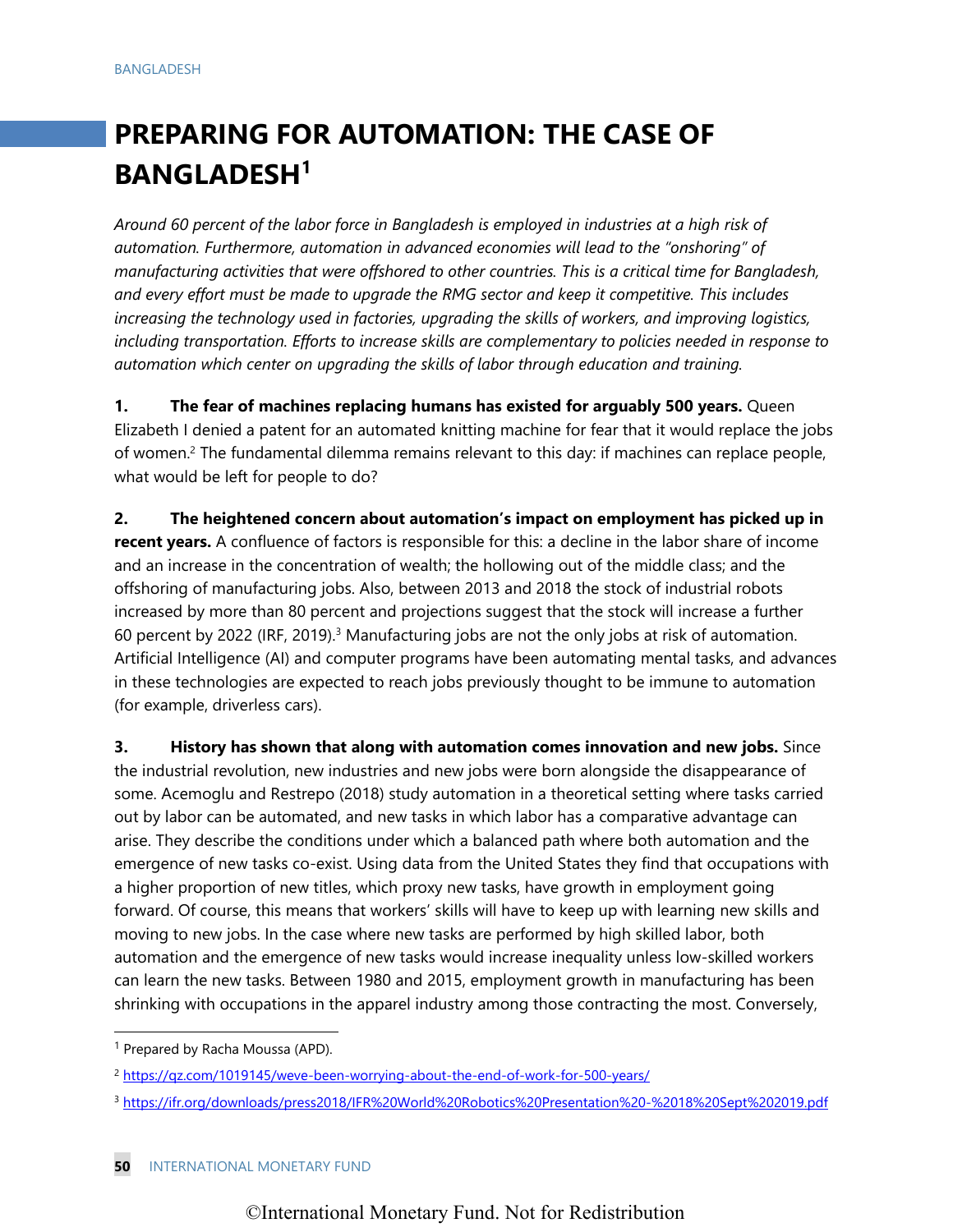professional occupations such as engineers, scientists, teachers, and healthcare professionals have seen growth in employment during the same time.



**4. Around 60 percent of the labor force in Bangladesh are employed in industries that are at a high risk of automation (above 70 percent).** This estimate is obtained by using the probabilities of automation estimated in Frey and Osborne (2013) and applying them to the occupational categories in Bangladesh. As the data on employment from the 2016/17 labor force survey (LFS) is only available for single digit occupations, the calculation uses average over the probabilities of automation in Frey and Osborne (2013) which are estimated by 4-digit occupation codes. It's important to highlight that occupations in the RMG industry vary in their risk of being automated, with weaving and knitting machine operators having higher risk of automation than patternmakers.4 Bangladesh is more vulnerable to automation than other south Asian economies given the greater role manufacturing plays in the economy.



<sup>&</sup>lt;sup>4</sup> The LFS of 2016/17 does not provide data on employment in these specific occupations.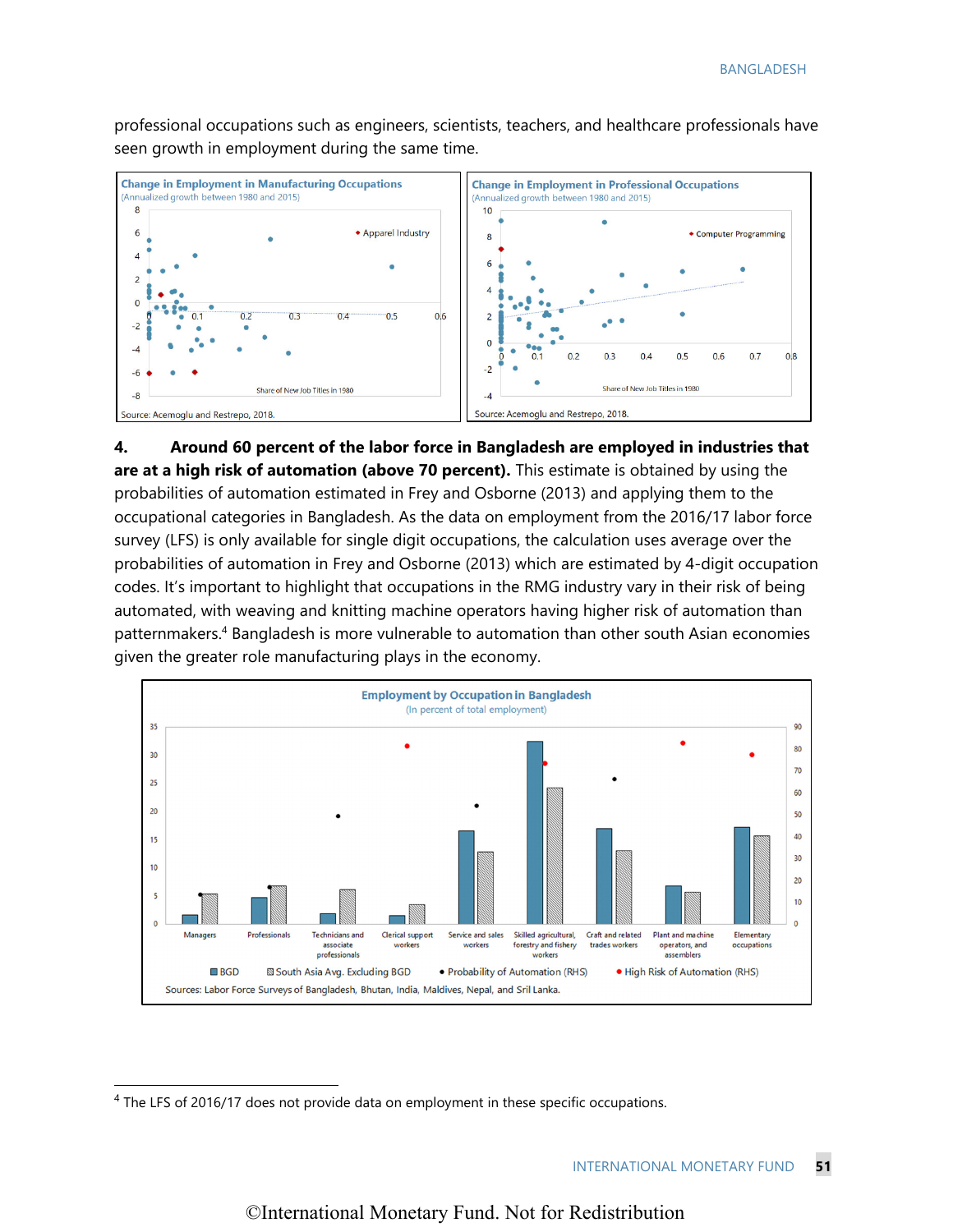## **5. Understanding the impact of automation on the manufacturing industry and the ready-made garment (RMG) industry more specifically is critical to understanding prospects of employment and production in Bangladesh.** For the past two decades, manufacturing has been an important driver of growth in Bangladesh has had the largest contribution to growth. In the last 5 years, manufacturing contributed to more than one third of GDP growth. Within manufacturing, the RMG industry is an important component and makes up more than 90 percent of the value of exports.

## **6. Employment in the garment industry in Bangladesh has increased by 10 percent**

**between the last two labor force surveys, 2013 and 2016/17.** This increase is driven by a 40 percent increase in male employment in the industry contrasted with a ten percent decline in female employment. The decline in female employment is explained by the decline in employment for females in rural areas—female employment in rural areas declined by 50 percent between 2013 and 2016/17 LFS. Females in rural areas comprised 15 percent of the RMG labor force in 2016/17 compared to 35 percent in 2013. Employment in RMG from labor in urban areas increased to 58 in 2016/17 compared with 42 percent in 2013. This trend could be caused by an increase in salary from working in RMG. In November 2013 the minimum wage was increased from Tk 3000 to Tk 5300, which was further increased to Tk 8000 in September 2018. However, the impact of this increase on employment in the RMG sector could be studied only after the next LFS. An increase in automation is cited as one of the major reasons for the decline in female employment in the RMG industry. Women tend to have lower skills and cannot operate various types of machines (CPD, 2019). It is critically important to ensure that workers in RMG continue to improve their skills so that they will be able to operate more sophisticated machinery which will increase productivity.

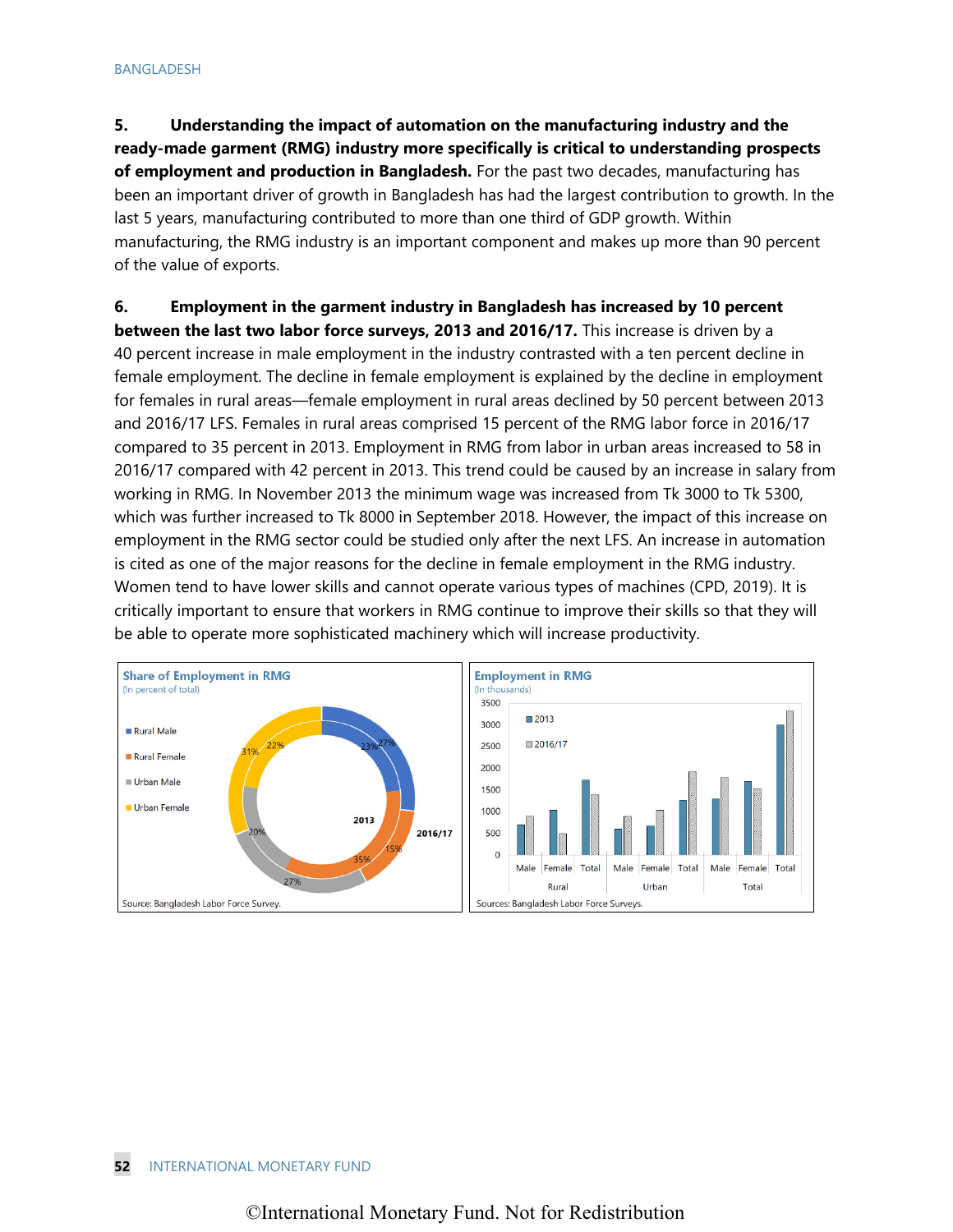#### **7. The RMG industry in Bangladesh will need to be competitive without reliance on low**

**wages.** Minimum wages in Bangladesh are no longer below peers. The strategy to maintain competitiveness must rely on improvements in productivity and increasing the quality of products. This will require improving the skill of labor and moving into the production of higher value-added goods. Continued emphasis on diversifying the exports in Bangladesh remains a key policy issue. In addition to this, increasing the competitiveness of the RMG sector in Bangladesh is important in the transition, as the sector is currently an important driver of the economy.



**8. RMG in Bangladesh is largely centered on the production of low-value added cotton garments sold to fast fashion retailers.** This makes the sector particularly vulnerable to two emerging risks. First, the increase in onshoring in advanced economies, such as the US, which will start to occur at the lower end of the value-added chain first. Onshoring efforts in the United States have begun.<sup>5,6</sup> A factory in Arkansas is planned to test production relying on "Sewbots" which perform the entire task of making an item of clothing from cutting the fabric to assembly to finishing, in the second quarter of 2020. This includes t-shirts which is a major export from Bangladesh.<sup>7</sup> This type of complete automation is at the experimental stage and by some estimates

about a decade away from being mainstreamed (Nikkei, 2019). $8$  Humans are still needed in the process, but they are becoming more tasked with technical things related to the operation of machinery or finishing details that require human nimbleness and skill. To remain competitive, it is imperative that Bangladesh improve the quality of the goods in the RMG sector, move further into producing higher value-added goods which require more skills to make, such as knits and clothing made from synthetic fabrics. This will require making sure that factories have updated



technologies and that workers have the skills required to produce higher value-added goods. Second, the changing nature of the Fast Fashion industry which has become more demanding of faster delivery times to supply trends on-demand (Nikkei, 2019). For Bangladesh to remain

<sup>&</sup>lt;sup>5</sup> Onshoring refers to the domestic return of activities that were previously outsourced to other countries.

<sup>6</sup> <https://www.trtworld.com/magazine/will-robots-completely-replace-humans-from-textile-factory-floors--14930>

<sup>7</sup> [https://www.just-style.com/news/tian-yuan-garments-invests-another-10m-in-us-facility\\_id136381.aspx](https://www.just-style.com/news/tian-yuan-garments-invests-another-10m-in-us-facility_id136381.aspx)

<sup>8</sup> [https://asia.nikkei.com/Spotlight/Cover-Story/How-the-death-of-fast-fashion-is-transforming-Asia-s-garment](https://asia.nikkei.com/Spotlight/Cover-Story/How-the-death-of-fast-fashion-is-transforming-Asia-s-garment-industry)**[industry](https://asia.nikkei.com/Spotlight/Cover-Story/How-the-death-of-fast-fashion-is-transforming-Asia-s-garment-industry)**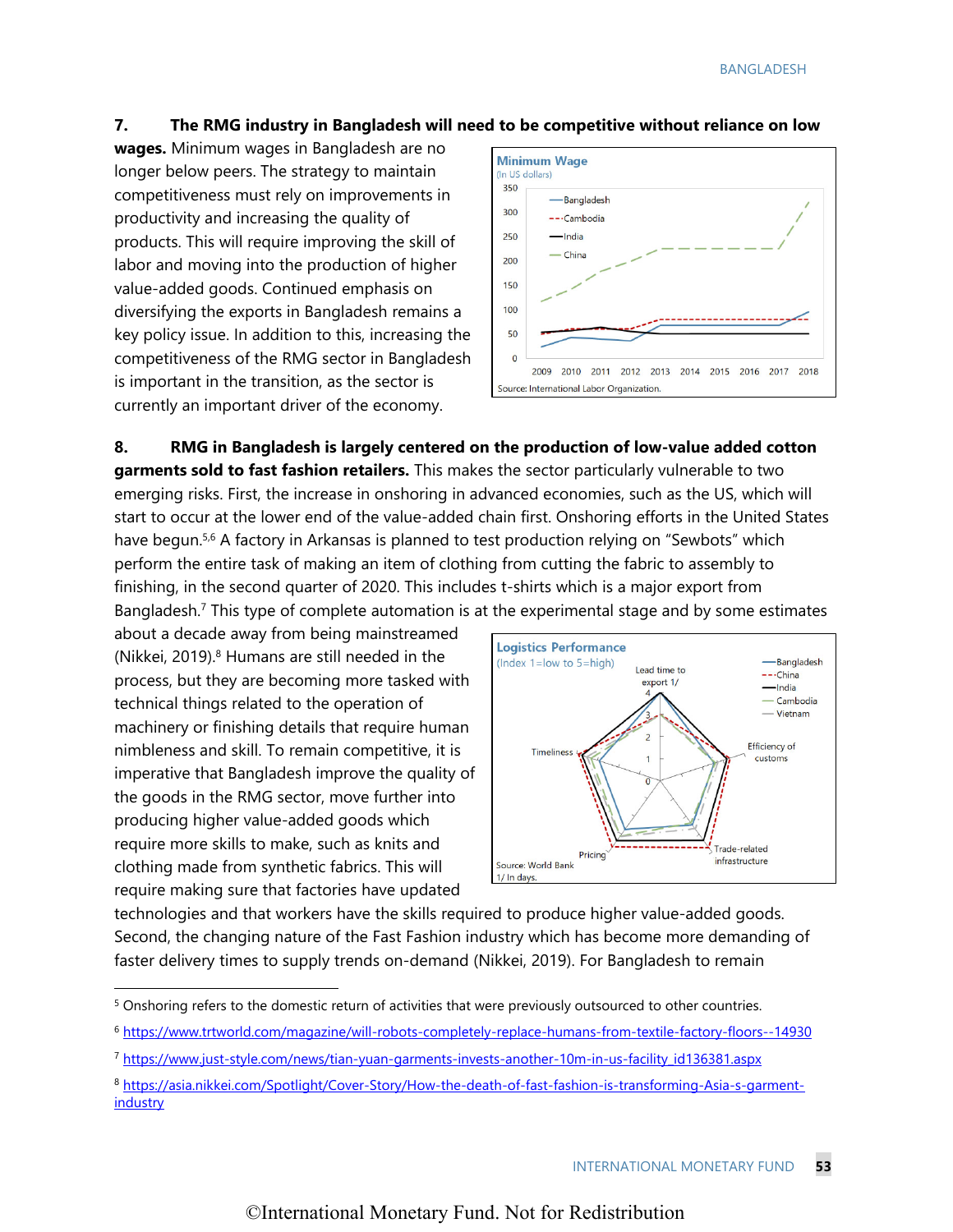competitive, logistics postproduction should be at par with the competition. Currently Bangladesh underperforms main competitors in the region.

## **9. Automation will inevitably decrease the intensity of labor in the RMG sector if the**

**sector remains globally competitive.** Estimates by the ILO suggest that around 60 percent of Jobs in the RMG sector may be lost by 2041 (ILO, 2019). This is a critical time for Bangladesh, before onshoring in advanced economies picks up, and every effort must be made to upgrade the RMG sector and keep it competitive. This includes increasing the technology used in factories, upgrading the skills of workers, and improving logistics, including transportation. Efforts to increase skills are complementary to policies needed in response to automation which center on upgrading the skills of labor through education and training.